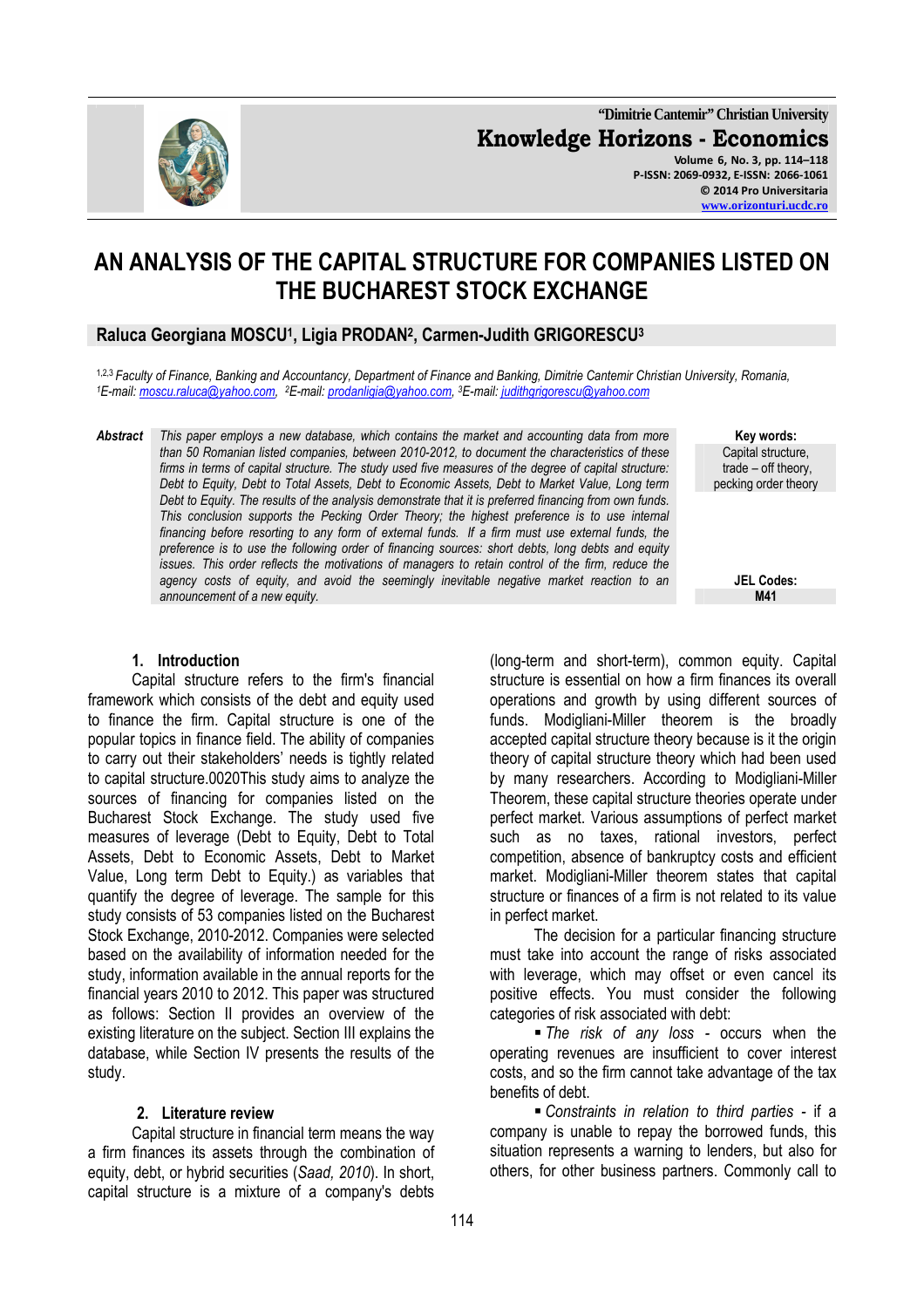debt can lead to unbalanced structure, the increased risk, involving direct and other business partners.

 *Liquidity risk -* often borrowing is the main source of solving problems related to temporary lack of liquidity because the borrowed money come the fastest in the company. Companies should not consider the ease with which attract borrowed funds because it can create imbalances in the financing structure.

 *The risk of bankruptcy –* once that debt is rising; it appears the inevitable risk of the firm of insolvency. Imbalances in the operating activities are more difficult to control in this situation. From a certain level of debt leverage of benefits will be outweighed by the risks of bankruptcy.

 Literature provides several ways to quantify leverage. A first way of defining leverage as expressed in the following equation:

# $D/_{E}$  = TOTAL DEBT /EQUITY

This measure of leverage used in studies following authors: *Harris and Raviv (1991), Krishnan and Moyer (1997), Chakraborty (2010)* and the present capital employed in the company, its size is a consequence of previous decisions on financing decision. Another way of expressing the leverage is defined as the ratio between total debt and total assets of the company.

# $\frac{D}{TA} = \text{TOTAL } \text{DEBT}/_{\text{TOTAL ASSETS}}$

Although this indicator has the weakness of not shown as the amount of debt is debt providers it can still quantify the leverage of the company, giving us information on shareholders' wealth after liquidation of the possibility of an eventual bankruptcy, but it isn't a good indicator to measure firm risk in the near future. *Zeituni and Tain (2007), Arbiyan and Safari (2009), Abor (2005)* authors have used this method of indebteness expression in their studies. A form often used to define the leverage is:

# $\frac{D}{AF} = TOTAL \frac{DEBT}{ECOMONIC} ASSET$

Therefore leverage is defined as the ratio between total debt of the company and the economic asetss (assets plus net assets, equity plus financial liabilities), diminishing thus total asset value with the one of the operating liabilities. This manner of expression is seen in the literature (*Rajan, Zingales, 1995*), one of the best. Two ways of expressing leverage are a it follows:

# $\frac{LD}{E}$  = LONG TERM DEBTS  $\frac{LD}{EQUITY}$  $D_{\text{MIV}}^{\text{V.E}} = \text{Total } \text{DEBT}_{\text{MARKET VALUE}}^{\text{V.EQIII}}$

*Trade – off theory; Jensen and Meckling (1976)* suggest that the firm's optimal capital structure will involve the tradeoff among the effects of corporate and personal taxes, bankruptcy costs and agency costs, etc. Agency costs rose from separation of ownership and control and conflicts of interest between categories of agents. One of the problems that cause conflict between managers and shareholders is free cash flows. *Jensen (1976)* defined debt as a disciplinary tool to ensure that managers give preference to wealth creation for the equity-holders. Thus, in the companies that have high cash flow and profitability, increasing of debts can be used as a tool of reducing the scope for managers until resources of company may not be waste as a result of their individual purposes.

*Pecking order theory;* the alternative theory, discussed by M*eyers (1984), Myers and Majluf (1984)*  and *Fama & French (2002),* describes a firm's debt position as the accumulated outcome of past investment and capital decisions. In this theory, commonly called the "Pecking Order theory", firms with positive net present value investments will finance new investments first using internal funds, and in the absence of internal funds will finance them with safe debt, then risky debt, but only if there is no other alternative. Thus, financing investments using internally generated funds may be the cheapest source, and the firm's financial structure is the outcome of past cash flows and investment opportunities. The conflict between benefits of shareholders and creditors has consequences like increase of interest rate by creditors, addition of supervision costs and decrease of investment. So, this conflict demonstrates that high leverage leads to poor performance (*Williams J, 1987*).

## **3. Description of data base**

In this study we aimed to identify sources of funding of companies listed on the Bucharest Stock Exchange. We chose as a sample of 53 companies listed on the Bucharest Stock Exchange and financial data were selected for 2010-2012. Initially we selected 61 companies but we removed from the sample banks and investment companies, because for these companies leverage is influenced by several exogenous factors. Secondly we have excluded companies for which we do not have sufficient financial data prepared for this study. So we've removed the number of listed companies in the year 2012 and those listed companies after 2010, companies for which financial statements have not been found specific to the period 2010 to 2012 and for which we had incomplete information.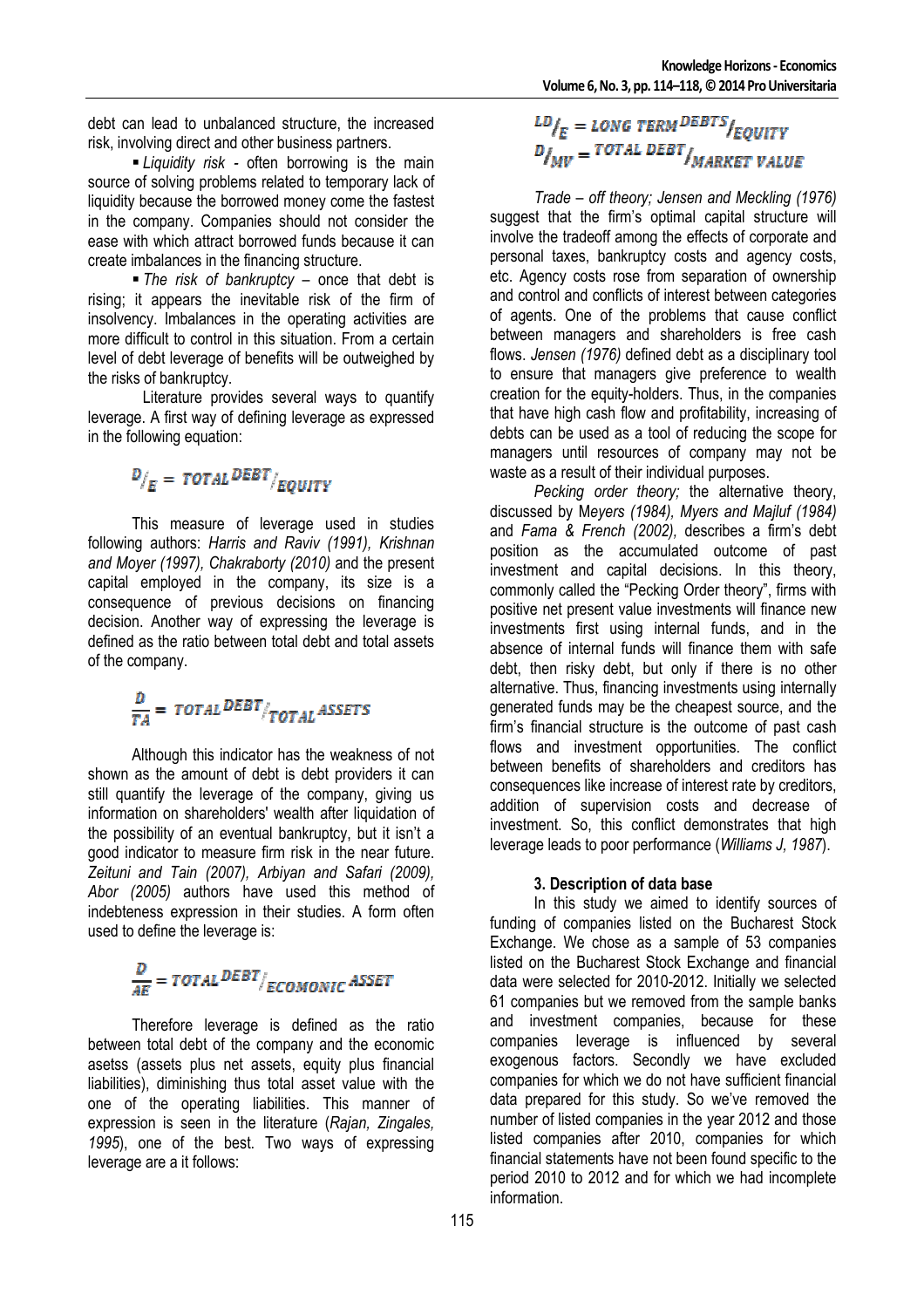Thus to identify funding sources for practice of listed companies, it was made a sample of 53 companies listed on the Bucharest Stock Exchange, Class I and II. Necessary financial information (balance sheet and profit and loss account) were collected from several sources: the site of Bucharest Stock Exchange, website of Investment Consulting Company KTD Invest SA.

### **4. Results**

The table below shows the values of indebtness, measured by the five methods of expression, 2010- 2012. Using the values of the indicators in the table below the annual averages and medians are presented corresponding to the five ways of expressing leverage: *D/E, D/TA, D/AE, LD/E, D/MV*.

| Years | D/E     |        | D/TA  |        | D/AE    |        | _D/E    |        | D/MV  |        |
|-------|---------|--------|-------|--------|---------|--------|---------|--------|-------|--------|
|       | Mean    | Median | Mean  | Median | Mean    | Median | Mean    | Median | Mean  | Median |
| 2010  | .892    | 0.373  | 0.397 | 0.341  | .64     | 0.38   | 0.338   | 0.027  | 0.003 | 0.001  |
| 2011  | 712     | 0.294  | 0.338 | 0.280  | $-0.35$ | 0.29   | 2.710   | 0.023  | 0.004 | 0.001  |
| 2012  | $-0.60$ | 0.321  | 0.556 | 0.344  | 0.38    | 0.32   | $-0.63$ | 0.049  | 0.014 | 0.001  |

*Table 1.* Analysis of leverage of companies listed on the Bucharest Stock Exchange in the period 2010-2012

It appears that the values recorded by this indicator D/E are quite varied, negative average value recorded in 2012 due to the negative equity recorded by 4 companies listed on BSE. If we remove these values, the average of this indicator should be positive and equal to 0.2451. If we look at the median note, we notice that they are lower and more stable for the period 2010-2012, reducing indebtness less in 2011. For the indicator D/TA we can observe average and median values close without registering negative values in any year. So simply by replacing the denominator with total asset, the values of leverage are more stable without major discrepancies between years and between averages and medians. Also we notice a decrease in debt in 2011. The D/AE indicator registers negative values because for some companies we find null values of financial liabilities and negative equity, leading to negative values of economic assets. Eliminating the value of operating liabilities (with suppliers, employees, the state) we observe that the amount of leverage (LD/E) decreases in 2010, a sign that these short-term debts, hold a significant share in the first year of analysis in 2010. Otherwise the average values are close to those recorded by the first indicator D/E. For the indicator D/MV it is observed that the lowest average was obtained in 2010, which shows that there is a much higher value of the market

capitalization compared to the value of equity, explanation being an overestimation of exchange instruments. For 2011 it is also observed a decrease of the indicator compared to the value recorded for the average value of the variable DAT/CPR, so we talk about an overvaluation of securities (investments).

As a first conclusion it is noted that for the sample of companies listed on the Bucharest Stock Exchange in the period 2010-2012, the debt is quite high in 2010, due to high values of short-term debt, and in the period 2011-2012 due to an important impact that liabilities also have, not interest free. Differences between the degree of indebtness calculated as having to the numerator the total debt and the one calculated using only the value of financial liabilities related to equity are quite pronounced in developing countries because in these countries they do not prefer bank debts (responsabilities), medium and long term or banks themselves do not grant these loans easily.

To present a clearer structure of the modalities of financing of companies listed on the Bucharest Stock Exchange in the following table we summarizes the average values of the indicators of financial structure for the period 2010-2012 : Equity / total assets (E/TA), long term debt/ total assets (LD/TA) and short term debt/ total assets (SD/TA).

*Table 2.* Financing total assets of companies listed in period 2010-2012

| Years | Average values of financial structure (%) |         |         |  |  |  |  |
|-------|-------------------------------------------|---------|---------|--|--|--|--|
|       | E/TA                                      | LD/TA   | SD/TA   |  |  |  |  |
| 2010  | 60.3089                                   | 10.8705 | 28.8205 |  |  |  |  |
| 2011  | 66.1612                                   | 10.5543 | 23.2845 |  |  |  |  |
| 2012  | 44.4127                                   | 10.4675 | 45.1198 |  |  |  |  |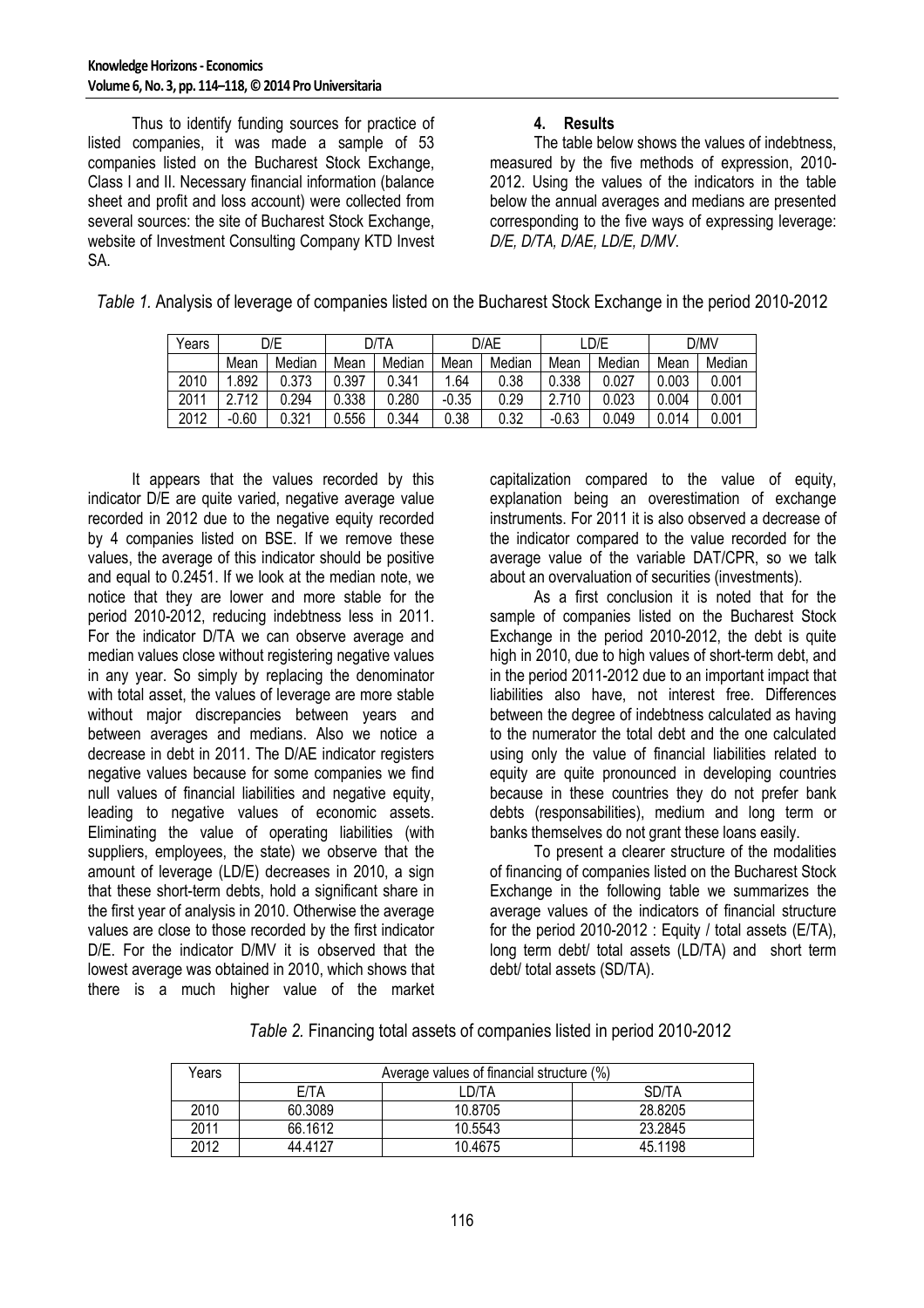The data presented in Table 2 show that in each year the prevailing financing is the one from own sources, the average value reaching 66.16 % in 2011. If in the first two years of analysis there is a growing preference for funding from own sources in 2012 there is a diminishing of this due to doubling its percentage of the operating obligations in total assets. So in 2012 it is preferred the short-term financing in the detriment of financing from own funds. Medium and long-term indebtness, in average covers 10% of the total assets of listed companies.

The obtained results show that companies listed on the Bucharest Stock Exchange respect the theory of hierarchy of financing funds. The main source of financing of the asset remains its own sources. Thus over 68 % of companies are turning to their sources in a proportion greater than 50 %. The hierarchy theory of financing funds of capital demonstrates that companies prefer to reinvest profit installment to be their main source of financing on investments and second place it is opting for indebtness (*Myers and Majluf, 1984*). According to this theory, profitable firms rely mainly on reported profits to finance the investments and they finance their activities based on the current debts.

Although priority is internal financing, companies also prefer foreign financing - trade and bank credits. It is considered that external financing is more risky given the fluctuations in the results recorded at the end of the three years of analysis. Thus the vast majority of companies have registered fluctuations in terms of profits or losses. Given these results, the creditors have not provided anymore long-term loans easily.

Third place regarding financing funds note that the approximate 10% preference is for long-term indebtness. Managers consider the appeal to indebtness a positive signal to the market investors. Indebtness provides "confidence" to investors that they have made the best choice. As the debt ratio is higher, the more profitable the company is, and vice versa, in terms of high profitability the company may take a loan so that from the own and borrowed sources to fund profitable investments projects. The result demonstrates the company's managers desire to fund projects by calling loans; the money thus obtained being used optimally to maximize the shareholders performance. According to this result, if the banks will want to lend money, they will study the feasibility of the projects that they would want to fund, before offering the loan. An underperforming firm may have a low market value, but managers will be able to demonstrate that, in fact, their company is undervalued when they would turn to indebtness and they would be able to support debt service. Knowing that in case of wrong signals managers will incur surcharges; investors will

have good reasons to believe that the company's situation is much better.

We believe that if a company obtains sufficient incomes by calling short-term indebtness to be able to cover its expenses, it can benefit from the tax savings associated with indebtness; it can be a company that gets a good level of profitability. According to *Champion (1999),* short-term indebtness is a way to improve the firm's performance as short-term indebtness is cheaper than the long term one.

### **5.Conclusions**

This research aims to examine the relationship that is established between degree of leverage of company for a sample of 53 companies listed on the Bucharest Stock Exchange, in 2010-2012. The results of the analysis demonstrate that it is preferred financing from own funds. This conclusion supports the Pecking Order Theory, according to which profitable companies are less leveraged, because they use internal resources to finance their investment projects and not debts. In terms of Asymmetry of Information the company prefers to begin to finance their investment projects initially from own sources, then from debts and only ultimately from the issue of shares, because a new issue generates a beneficiary rate decrease.

Equilibrium Theory developed by Modigliani and Miller in 1963 is positioning indebted companies into an advantage contrary to the unlevered companies. *Miller (1977)* argues that the tax savings generated by indebtness are lost as debts increase.

*Ross* (1977), by the signal theory provides a new explanation for the preference of companies to use debt as a means of financing. Through debt companies transmit signals to investors in market, signals regarding risk and profitability. The model has however a weakness, for although the manager's remuneration depends on signals provided to market investors, the current investors will be able to provide hidden incentives to managers for them to make greater use of debt, to send a wrong signal from which will benefit the current shareholders as increased levers implies an increase of their property .

*Jensen* (1976) believes that an increase of debt will cause shareholders to profit from creditors. Conflicts of interest between shareholders and creditors are considered indirect costs of bankruptcy. These conflicts are rooted in the behavior of shareholders of desiring to maximize personal wealth, objective not always consistent with the objective of maximizing the total value of the company, which includes the amount of debt. Experienced creditors may foresee such behavior and they will act by changing interest rates or by concluding some contracts, agreements specifying